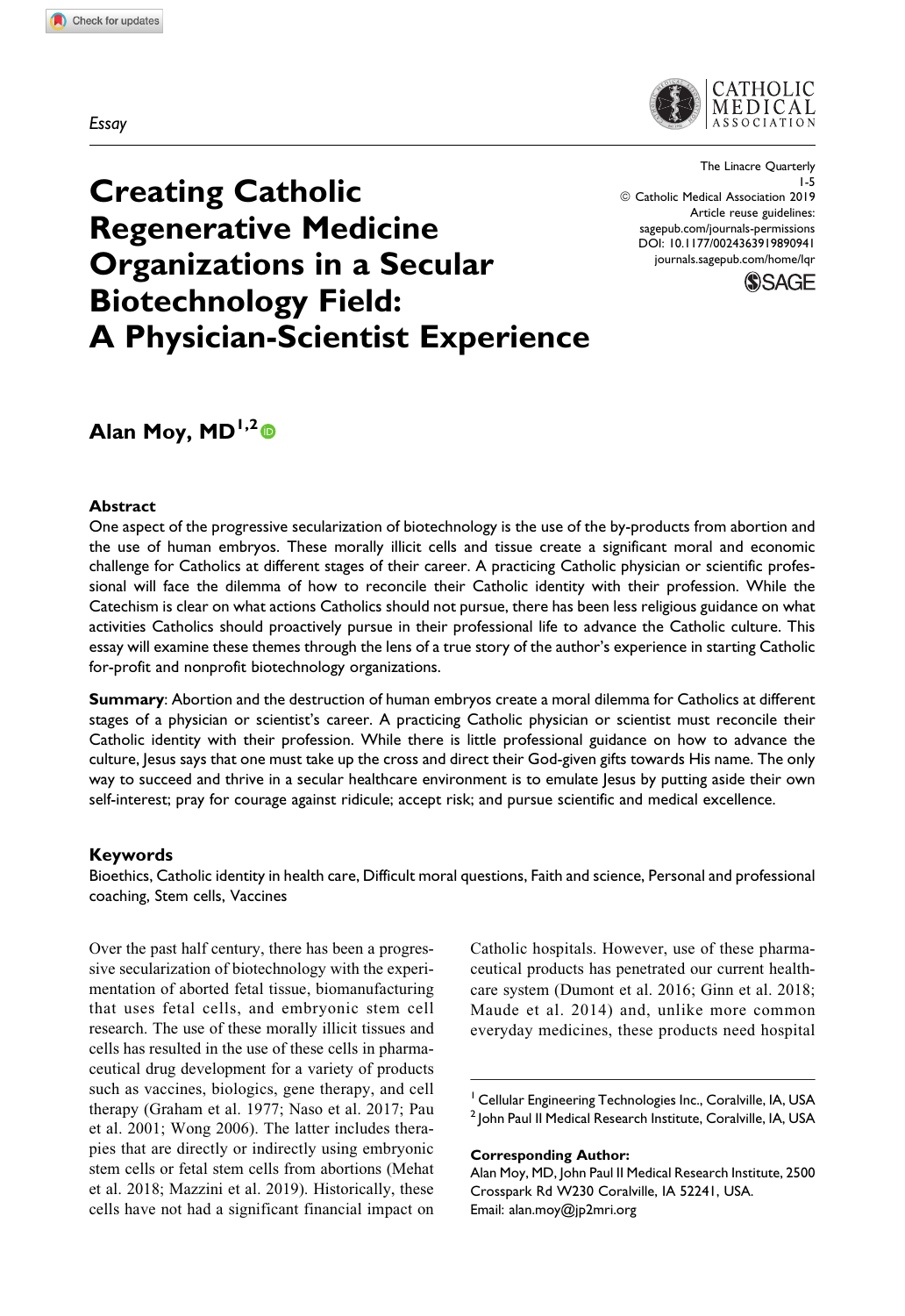supervision because they require more complex routes of administration and product preservation. Thus, there is an increased likelihood that the by-products of morally illicit cells will have a greater financial and moral impact on the future of Catholic healthcare and the pharmaceutical industry.

These secular biotechnologies create a significant moral and economic challenge for Catholics at different stages of a physician or scientist's career as illustrated in the following examples. Catholic students receiving education in a secular university and preparing for a career in biotechnology may risk their advanced degree or career opportunities if they refuse to work with morally illicit cells. Catholic physicians and scientists working in the pharmaceutical industry may well be coerced to use morally illicit cells in research and development to produce and advance pharmaceutical products. Catholic physicians working in a secular hospital may place their employment at risk if they exercise their moral conscience by refusing to administer or prescribe medicines that were derived from morally illicit cells. Catholics who serve on faculty in secular research centers may well risk tenure or promotion if they challenge secular research policies and situations that conflict with their Catholic beliefs.

A similar problem exists for Catholic physicians and scientists who work for secular hospitals, insurance companies, government agencies, or other businesses that support a secular antilife agenda like abortion, contraception, in vitro fertilization, gender identity transition, and physician-assisted suicide. Because twenty percent of Americans describe themselves as Catholics, there is a high probability that Catholic physicians and scientists will have to confront these moral issues at some point during their professional career. These moral issues will challenge the very foundation of what it means for a physician and scientist to be Catholic.

As Catholic physicians and scientists, we have a better sense of what activities we should not engage in based on our Catholic teaching. For example, a Catholic physician or scientist should not participate in the development of a medicine or advocate and support research that uses embryonic stem cells. A Catholic physician or scientist should not conduct or advocate and fund research that uses tissue from abortions. A Catholic physician or scientist should not work for an organization that promotes physician-assisted suicide and active euthanasia or commits abortion. A Catholic physician should not prescribe drugs or perform surgery to alter gender identity.

While the Catechism is clear on what actions Catholics should not pursue, there has been less religious guidance on what activities a Catholic should proactively pursue in their professional life to advance the Catholic culture. Yet, there are several biblical statements from Jesus on how Catholics should conduct their business life. Jesus made it very clear that engaging in a business that causes one to be overly preoccupied with accumulating wealth should not be encouraged. As Jesus said to his disciples (Matthew 19:23, New International Version), "Truly, I say to you, only with difficulty will a rich person enter the kingdom of heaven." For example, Catholic physicians and scientists should avoid directing their entire wealth and attention toward investing in casinos that offer no intrinsic value to the prosperity of society since gambling can lead to unhealthy addiction and negatively harm the poor. There is no intrinsic evil for a business to make a profit. Profit is an important tool for providing jobs for employees, helping a community, and supporting a mission that particularly offers a social good.

Jesus is also quite clear on his expectations from His followers. As stated in Matthew 16:24 (English Standard Version), "then Jesus told his disciples, 'If anyone would come after me, let him deny himself and take up his cross and follow me.'" Also, as stated in Matthew 10:38 (English Standard Version), Jesus states, "And whoever does not take up his cross and follow me is not worthy of me." Jesus is explicit when he states that to follow Him, one must take up his or her cross and make sacrifices in life.

Jesus is also quite clear how everyone should pursue their profession through the Parable of the Talent in which a master entrusts his possession in the hands of his servants. Each servant is given a different amount of money (talent) based on their individual capabilities. One servant receives five talents, one receives two talents, and one is left with one. Upon his return, the master discovers that the servants who received five and two talents had doubled the original amount that was entrusted to them. The master praises and rewards these two servants for their faithfulness. But the servant who was left with one talent the master admonishes because he buries the money out of fear that the master would be too harsh toward him. The Parable of the Talents represents Jesus's explanation that talents represent God-given gifts in the service for Him. Such gifts include an individual's abilities and wealth, which should be devoted toward God's sake and for His Kingdom. Interestingly, Jesus does not excuse the servant who is given the least talent. Failure to use one's gifts toward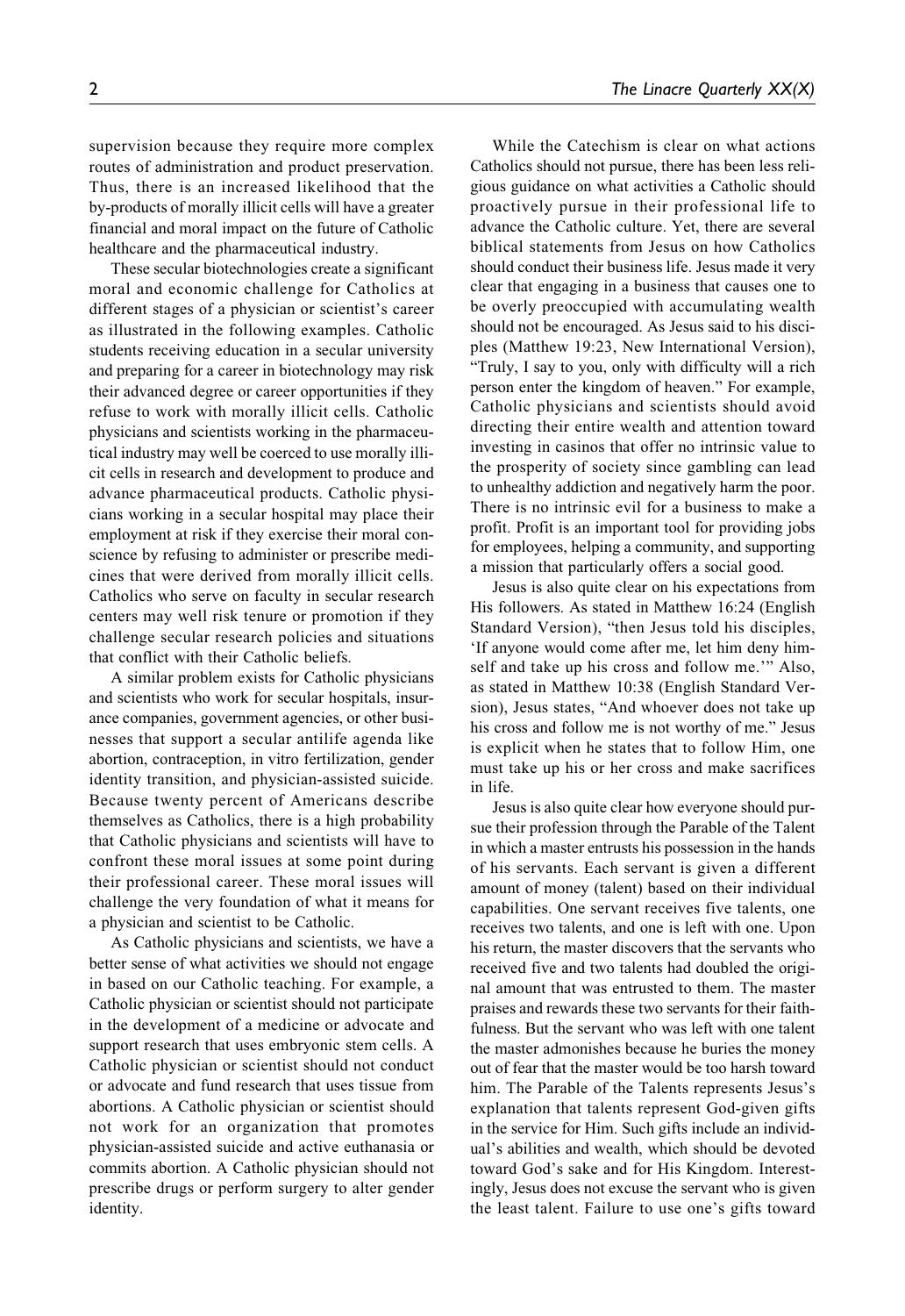God's sake, the parable suggests, will result in a negative judgment at the end of one's life.

For the Catholic physician and scientist, the Parable of the Talent is very instructive. Physicians and scientists have been blessed with intelligence, skills, and wealth unlike other members of society. They have completed more years of education and training than most members of society. They have talents in reasoning and trained to search for the truth. The career path for a physician and scientist prepares one to persevere and provides opportunities to test one's courage. Physicians and scientists are members of two noble professions whose service to mankind underscores the purpose of their profession.

Thus, as Catholics, we are called to channel these gifts in Jesus's name, not to waste these gifts out of fear and selfishness. Excuses like, "I was afraid of rocking the boat" or "I just felt that I did not have the stature to make changes in my company" lack spiritual courage. Jesus wants and expects us to take risk and make personal sacrifices. The greater the gifts one has received, the greater are His expectations. Jesus's expectations for a student would be less than for an established, successful, and wealthy Catholic physician or scientist. However, even the student would still be expected to take up his or her cross for Jesus' sake. Jesus calls upon his followers to make the hard choices, which include putting their career and livelihood at risk for His sake.

A critic could say that it's easy to preach selfsacrifice and risk-taking. While self-sacrifice and risk-taking are arguably very difficult, they are necessary conditions if Catholics want to change today's secular culture.

I speak from experience. When I was an assistant professor in academia and had not yet received tenure, I wrote a public editorial in our local newspaper arguing against the morality and ethics of embryonic stem cell research. I wrote this article in response to counter a previous editorial written by the dean of my college and the vice president of research of my university who argued in support for such research. However, no other Catholic in my department would sign this editorial out of fear or reprisals from the administration. Despite writing this editorial, I still received tenure.

By 2005, embryonic stem cell research had become popular and was viewed very promising. The National Institute of health (NIH) was supporting grants that used established embryonic stem cell lines. States were making public investments in stem cell research that promoted the creation of new embryonic stem cell lines (Hall 2007). Pharmaceutical companies were using embryonic stem cell lines

in drug development (McNeish 2004). Embryonic stem cells were being made commercially available to academic scientists to conduct basic research because of the plasticity of embryonic stem cells to differentiate into a variety of tissues (Thomson et al. 1998). It was clear that the federal and state governments were giving short shrift to adult stem cell research in favor of embryonic stem cell research.

By contrast, European countries were making greater advances in adult stem cell technology than in the United States. There was little effort in the United States to make commercial adult stem cells available to academic scientists. I decided that I would leave the safety of my academic tenure and an academic research career that was previously funded by NIH to start a biotechnology company that would manufacture adult stem cells in Iowa. Iowa was certainly not known or respected in the field of stem cell research. Iowa was also at the bottom of venture capital. I had to use my own personal wealth and resources to launch our company. My family made many financial sacrifices to support my work. To financially support our company and obtain access to tissue to produce adult stem cells, I simultaneously started a solo private practice at a local Catholic hospital to obtain tissue to develop adult stem cell lines and financially support our company.

It was extremely difficult to obtain grants in the stem cell field because I had no published track record in stem cell research and much less a track record in industrial manufacturing of stem cells. There were secular scientists and politicians who were hostile toward me because I was a Catholic working in an ethically controversial field. I recall a situation where a director of a government agency in Iowa was irate because I took a pro-life position in biotechnology. Another scientist rejected one of my grants on the basis that I should not pursue research in induced pluripotent stem cells (iPSC) because I had moral objections against embryonic stem cells. Another grant was rejected by a private foundation that advocated for Parkinson patients. Our company developed a rapid and efficient approach to convert fat-derived adult stem cells into dopamineproducing cells. At the time, the conversion of embryonic stem cells into dopamine-producing cells was inefficient and slow. The reviewers expressed that their foundation would be more interested if our company would apply our method toward differentiating embryonic stem cells into dopamineproducing cells. I refused to pursue this grant. Moreover, when I started my company, some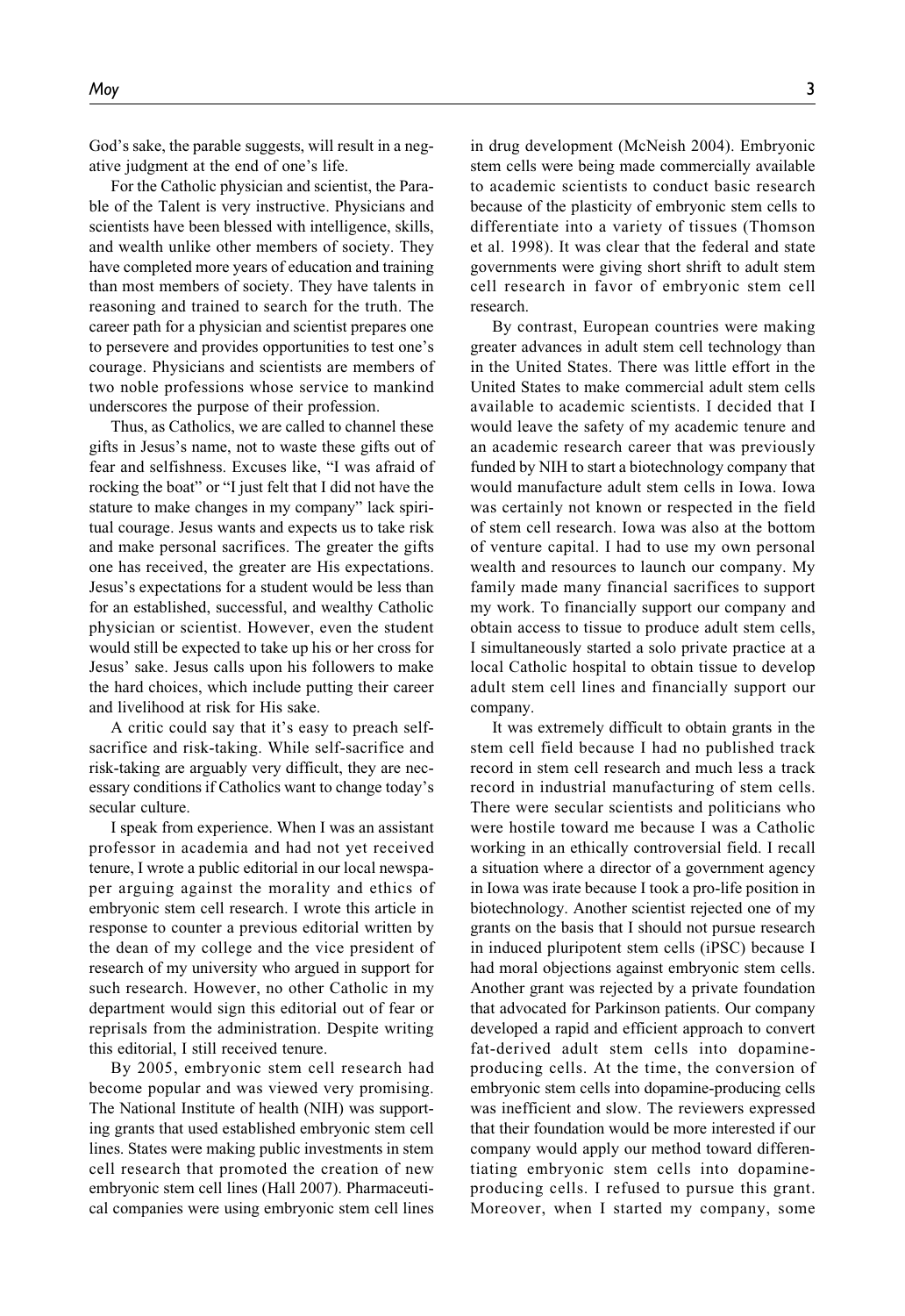Catholics were misinformed that the Catholic church was against all forms of stem cell research. Such Catholics were critical of me, even though I was only working with adult stem cells.

These examples represent only a small fraction of the challenges our organization had to confront. There was a very high likelihood for failure. But as described in Matthew 19: 26 (New International Version), "But Jesus looked at the apostles and said to them, 'With men this is impossible, but with God all things are possible.'" Yet, even if one does God's perceived will, it does not guarantee worldly success.

Over a decade later, our organizations have achieved several cutting-edge and first-in-class milestones in the field of regenerative medicine. Our biotechnology company, Cellular Engineering Technologies (CET) created the world's largest portfolio of adult stem cells, which are now used by scientists around the globe. One of the largest biotechnology companies chose CET as their exclusive manufacturer of adult stem cells for the research market. CET is the sole source manufacturer of some rare adult stem cells. We are the sole source manufacturer of human amniotic membrane mesenchymal stem cells for the United States Navy. There are over seventy scientific peer-review publications from scientists who used our cell products.

The John Paul II Medical Research Institute (JP2MRI), a nonprofit medical organization that I founded, is one of the few pro-life private stem cell research organizations in the world. JP2MRI advances adult stem cell research consistent with a pro-life mandate to advance the translation of adult stem cell research into clinical research. JP2MRI's therapeutic priorities focus on neurodegenerative diseases, rare disease, oncology, and some more common chronic diseases. It has received donations from thirty-eight countries; over 90 percent of its donors reside outside the state of Iowa. Working together, CET and JP2MRI codeveloped and published a report in 2017 that described the first-inclass, virus-free, and oncogene-free iPSC from adherent human somatic cells (Kamath et al. 2017). Our publication achieved the top 97th percentile of the most read peer-reviewed scientific report among the 9 million published that year (personal communication from editor). This report demonstrated a method that significantly reduced the infectious and neoplastic risk of iPSC. In 2018, our group published a follow-up report that showed how our iPSC reprogramming method converted cord blood stem cells and peripheral blood in patients with genetic lung disease (Kamath et al. 2018). This report was recently cited as a top publication in cord blood research in Hematopoiesis News (December 2018).

This iPSC technology now offers a less expensive, safer, and ethical alternative to embryonic and fetal stem cells. Our organizations have also developed innovations in protein production from mammalian cells and adult stem cells instead of using aborted fetal cell lines. JP2MRI is now focused on developing ethical and hopefully superior human cell lines to replace morally illicit cells that have been used in the biomanufacturing of vaccines, biologics, and gene therapy. Our stem cell capabilities are now well regarded within the regenerative medicine field even though our industry remains quite secular. However, biotechnology organizations are high-risked ventures, and much more work needs to be accomplished.

Thus, it truly is possible to succeed as a Catholic in the biopharmaceutical field and remain Catholic. Yet, reconciling one's Catholic faith in medicine cannot be accomplished without sacrifice, risk, and courage. Further, it is not only possible to succeed, but it is Jesus's expectation that physicians and scientists conduct their profession consistent within the teachings of the Catholic church.

#### Declaration of Conflicting Interests

The author(s) declared no potential conflicts of interest with respect to the research, authorship, and/or publication of this article.

#### Funding

The author(s) received no financial support for the research, authorship, and/or publication of this article.

### ORCID iD

Alan Moy, MD **b** [https://orcid.org/0000-0003-1376-](https://orcid.org/0000-0003-1376-1864) [1864](https://orcid.org/0000-0003-1376-1864)

#### References

- Dumont, J., D. Euwart, B. Mei, S. Estes, and R. Kshirsagar. 2016. "Human Cell Lines for Biopharmaceutical Manufacturing: History, Status, and Future Perspectives." Critical Reviews in Biotechnology 36:1110–22. doi: 10.3109/07388551.2015.1084266
- Ginn, S. L., A. K. Amaya, I. E. Alexander, M. Edelstein, and M. R. Abedi. 2018. "Gene Therapy Clinical Trials Worldwide to 2017: An Update." Journal of Gene Medicine 20:e3015. doi:10.1002/jgm.3015
- Graham, F. L., J. Smiley, W. C. Russell, and R. Nairn. 1977. "Characteristics of a Human Cell Line